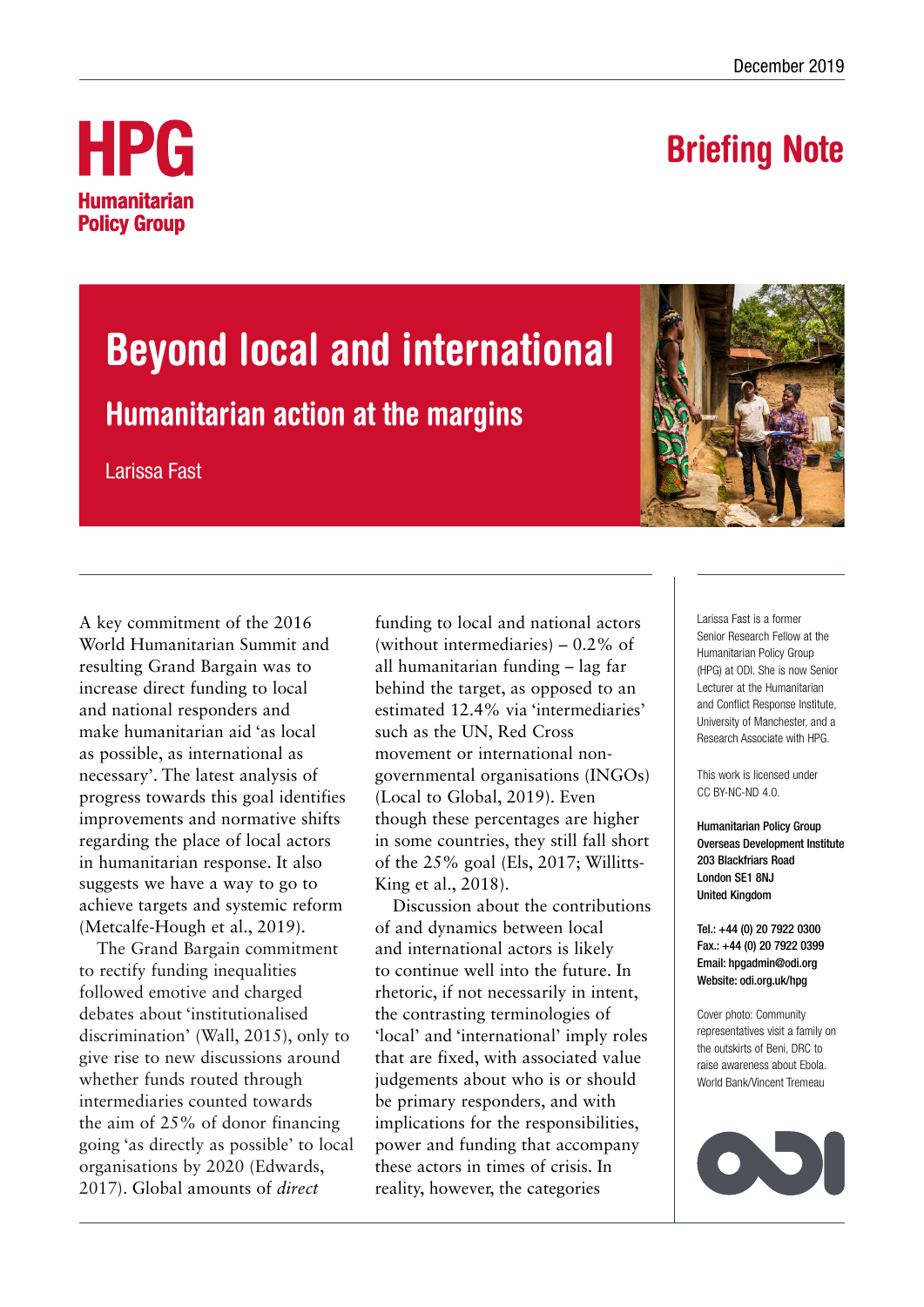of local and international are often fluid and relative. HPG's research on local humanitarian action exposes varying degrees of localness covering everything from geography and affinity to linguistic or experiential differences. For instance, local organisations responding to refugee crises often do not reflect the identities or experiences of the displaced. National organisations based in a capital city may be more local than international organisations, but are still not necessarily considered local by communities themselves. Meanwhile, the 'local' organisations participating in coordination or other formal processes may be the largest and best known, rather than representing the full diversity of 'local' actors in a crisis context (Wake and Bryant, 2018; Mosel and Holloway, 2019; Fast, 2019; Bennett and Fast, forthcoming). The diversity of language and lived experience in crisis suggests a variety of ways that organisations or staff members may be considered 'local'.

Equally, the notion of 'intermediaries' alludes to the fact that some categories of actors and institutions do not fit neatly into binaries of 'local' and 'international'. This leads to a series of questions: who are these intermediaries and who are the actors at the margins? What roles do they play in humanitarian action? Do intermediaries act as gatekeepers and go-betweens, or can and do they also function in supportive or complementary ways to local action? How should we categorise national faithbased organisations with extensive networks outside the country? Or the in-country offices of international federations, whose staff are almost entirely national but whose funding base may be primarily external? What about organisations that receive funding and other forms of support from diaspora organisations?

Intermediaries play a plethora of roles – some more bureaucratic than others – that fulfil important functions in the middle or at the margins of a response. These groups operate in the between spaces, at multiple levels between the international and the local, somewhere in the middle of initial donors and final implementers. Others operate at the margins, outside of but linked to the formal system, or move back and forth between the formal system and the

informal spaces of humanitarian action. As such, intermediaries and marginal spaces represent additional lenses through which to explore local humanitarian action and the localisation debates, helping to move us away from the binaries of local and international actors and towards a more capacious vision of humanitarian action.

This paper is the third and final in a series of briefing notes (Fast 2017; 2019) related to HPG's local humanitarian action research, titled 'From the ground up: understanding local response in crises' (HPG, 2017), and complements the final report of this two-year project (Bennett and Fast, forthcoming). As part of this research agenda, HPG hosted a roundtable discussion in November 2018 about the roles of intermediaries in humanitarian action to further explore the nuances of local action.

This briefing note captures some of the insights from this roundtable, drawing upon this and related literature. It uses the metaphor of 'space', particularly the grey spaces of the middle and the margins, to capture the richness and variety of functions and roles beyond the categories of local and international humanitarian action. The note focuses first on intermediary actors and their roles, followed by a discussion of those operating in the marginal spaces of humanitarian response. Such spaces stretch our understanding of terminologies and can shift our perspectives. Moreover, examining *roles* instead of actors can promote inclusiveness and offer ways to expand our conceptions of complementarity. The note draws upon research corresponding to the four themes of HPG's local humanitarian action agenda – capacity and complementarity, dignity in displacement, humanitarian financing, and the protection of civilians – with the aim of exposing pathways to implementing a more effective and locally led humanitarian response.

#### Looking to the spaces between

The concept of an 'intermediary' in humanitarian action implies a liminal space, where actors function neither as local nor international, or share elements of both (Kraft and Smith, 2019). Analyses of the formal humanitarian system (Bennett, 2018) point both to the need for principled action (Dubois,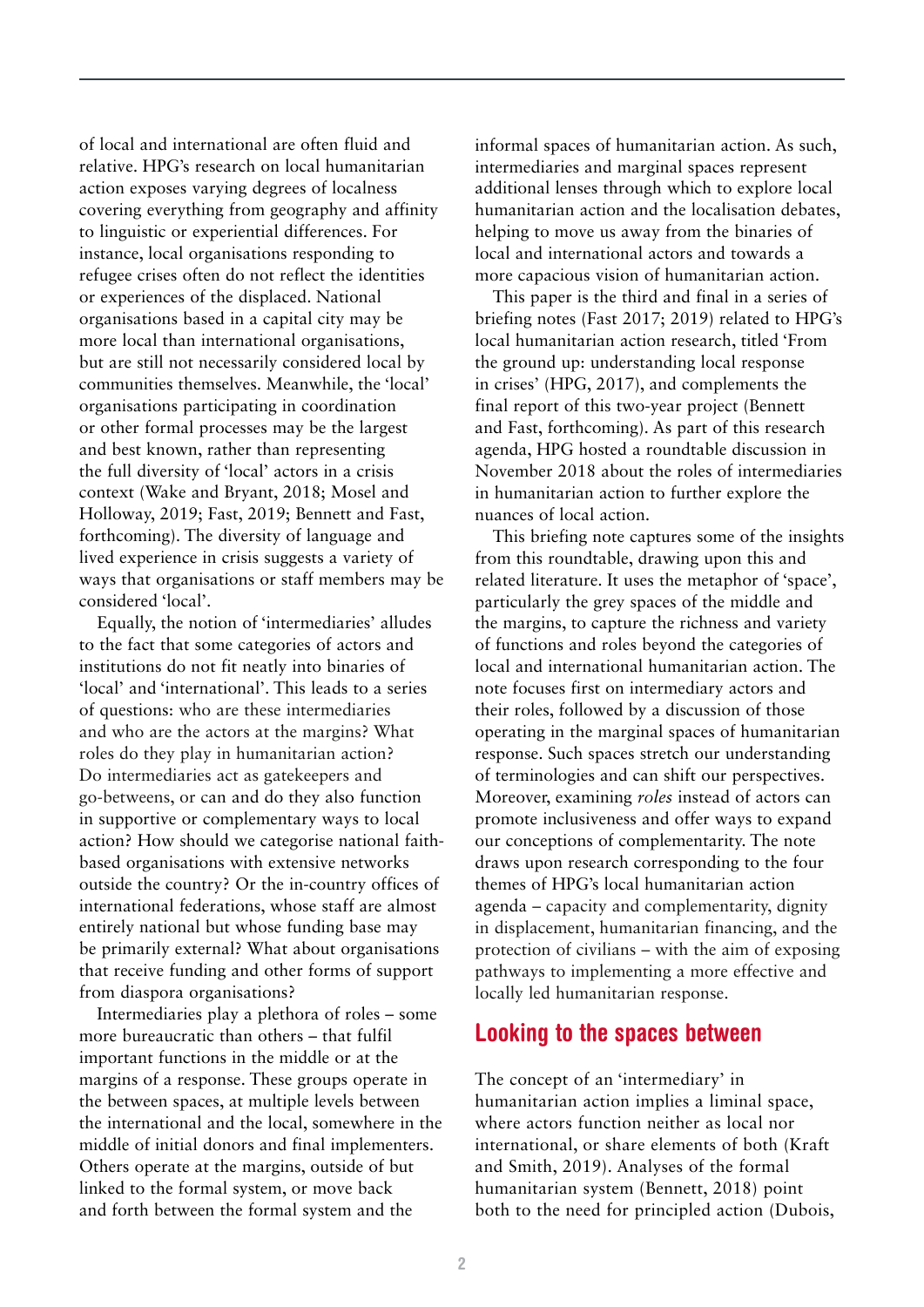2018) and to the contributions of those who operate outside of the formal system (Currion 2018; Zaman 2018). Intermediaries represent one such group of actors who connect and encompass international, national and local groups, networks and individuals. They might be national affiliates of international organisations or international entities outside of the formal system that serve as conduits to local community-based organisations. Intermediary individuals, organisations, networks or institutions possess contextual knowledge, humanitarian expertise and access to local communities and to institutions at the centres of power.

Yet intermediary actors can – and arguably should – be disentangled from the roles they play in a response. They fulfil multiple functions, which often shift according to context (ALNAP, 2018). Despite their influence on the scope, shape, language and quality of humanitarian action, the role of intermediaries in the sector is less understood. This makes it difficult to grasp the extent of their influence or understand how they shape local action, but presents new options for advancing complementarity in humanitarian response.

Researchers have identified a plethora of intermediary roles in conflict settings (Mitchell, 1993). Those most prominent in the humanitarian literature are also the most contentious, such as channels for funding, building capacity and gatekeeping. Intermediaries sometimes operate as a **channel** in the oft-maligned 'humanitarian supply chain', where funding moves from institutional donors through the UN or INGOs and finally through to one or more local organisations (Els, 2017; Mowjee et al., 2017; Metcalfe-Hough et al., 2019; Willitts-King et al., 2019). Here they act as contracting and subcontracting agents, a well-documented and critiqued role in the humanitarian system that raises questions about the value of each actor in the chain. Another function of intermediaries is to **build capacity** of local actors. Typically, this involves training or transferring skills and processes in ways that tend to replicate local organisations in the image of their international counterparts (Pouligny, 2009; Wall and Hedlund, 2016; Barbelet, 2018), which goes against the idea of locally led or locally owned humanitarian action. While sometimes interpreted in a more negative light, this function can be transformative in shifting the balance in favour of local actors if the capacity building is multi-dimensional and emerges out of local actors' self-assessments (Barbelet, 2019). A third role is that of **gatekeeper**, in which intermediaries monitor the actions of others or control access to meetings (e.g. cluster coordination), funding (donors) or other processes. Consequently, intermediaries may deliberately or inadvertently include or exclude local actors or add bureaucracy and layers to a system that already centralises power and resources (ALNAP, 2018). As gatekeepers, individual and organisational intermediaries make it possible to 'avoid local politics and its discontents' but are key for their access and contextual knowledge and in identifying those in need of assistance (Carpi, 2018).

While these roles reinforce existing power differentials in the humanitarian system, intermediaries can also make positive impacts. For instance, they can function as hosts, as bridges and brokers, as translators, and as mediators or go-betweens. First, intermediaries can function as **incubators or hosts** for newer, smaller organisations. For example, Save the Children UK (SC UK) acted as a hosting organisation for Elrha until its independence in May  $2018<sup>1</sup>$  Elrha, in turn, supports the Humanitarian Innovation Fund and other initiatives that support research and link academics and practitioners. SC UK also served as host for the Start Network, which recently became an independent entity,2 and for the European Interagency Security Forum (EISF), a role now played by Christian Aid.3

<sup>1</sup> www.elrha.org/our-history

<sup>2</sup> www.startnetwork.org

<sup>3</sup> www.eisf.eu/about-us/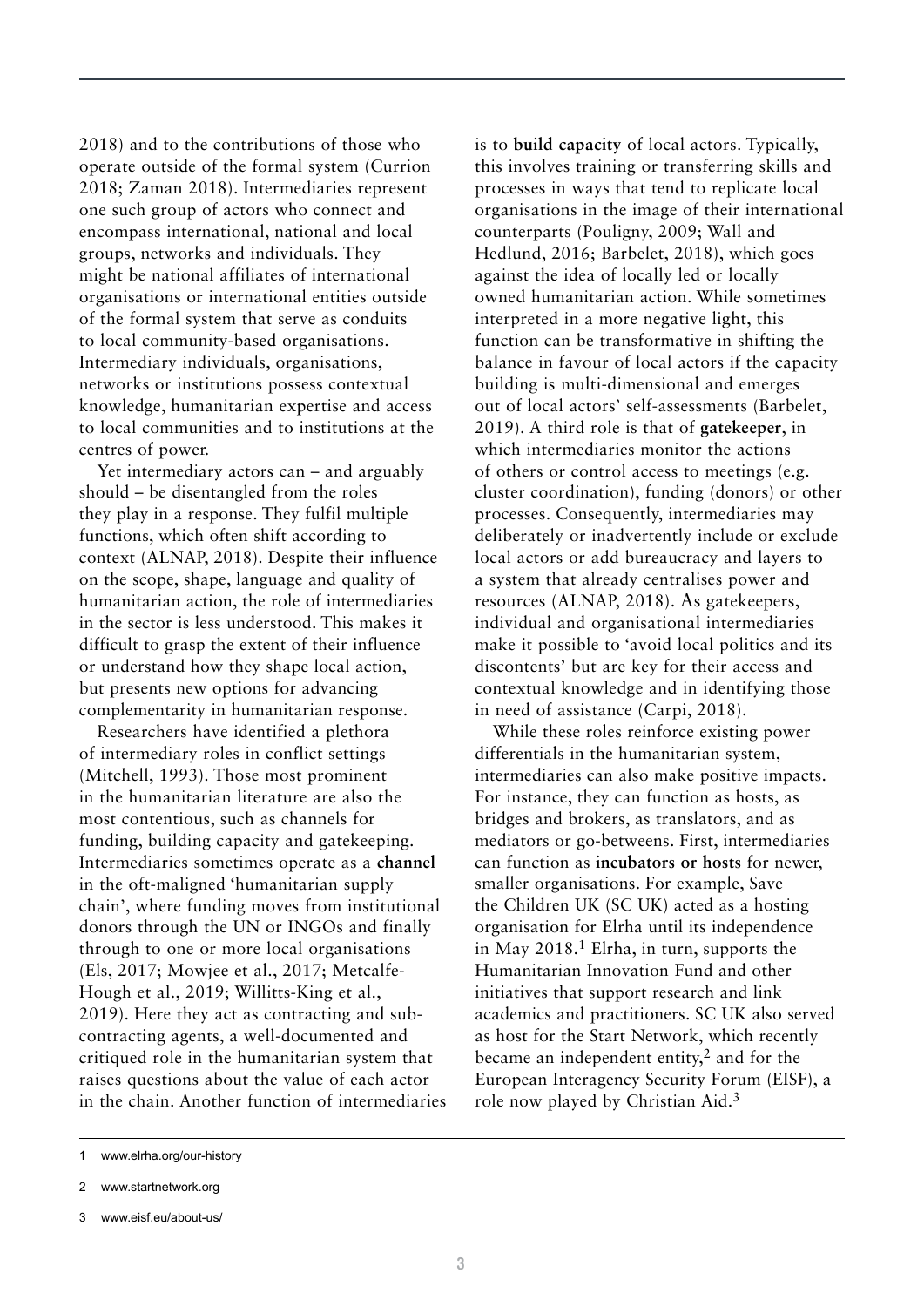Another intermediary function is a that of a **broker or bridge**. Oxfam's Humanitarian Response Grant Facility is one example, where Oxfam acts as a broker between an institutional donor and a platform of local NGOs that makes decisions and provides rapid financing to local and national actors in a crisis (Barbelet, 2019). In Syria, where intermediaries have played a vital role, two intermediary faith-based organisations – the Lebanese Society for Educational and Social Development (LSESD) and the Jordan Syria Lebanon Sub-Regional Forum (JSL) – have connected national actors and donors, acting as a 'marriage broker, pairing international donors with suitable LFCs [local faith communities] that had the capacity and desire to deliver aid to refugees' (Kraft and Smith, 2019: 37). These organisations operate as bridges between international donors and LFCs to provide assistance that is rooted in a local context *and* connected to the international church (Kraft and Smith, 2019). Similarly, in Myanmar, local faith-based civil society actors, primarily affiliated with Baptist or Roman Catholic churches, provided vital protection and assistance to displaced Kachin people, many of whom are Christian. These LFCs drew upon their connections to the international church for support (South, 2018: 18–19).

Yet LFCs are not primarily humanitarian actors and may operate with different values, objectives or worldviews (Gingerich et al., 2017). As a result, intermediaries often perform **translation** functions, interpreting between values and principles, systems and processes, or literally providing language translations. For example, where LFCs express their motivations in religious language, international humanitarian organisations refer to humanitarian principles; the fluency of intermediaries with familiarity with both 'scripts' can assist in coordination and ensure understanding between these groups.

In Syria, the LSESD and JSL helped LFCs better understand the accountability and administrative requirements of international donors (Kraft and Smith, 2019). In Bangladesh and elsewhere, groups such as Translators without Borders (TWB) serve vital roles in ensuring effective communication between actors. TWB is an international organisation that hires local and diaspora community members to translate key messages in a response. Communication is pivotal in upholding, or sometimes conversely in undermining, dignity in a response. Correct salutations, for example, can be key in terms of dignified communication (Holloway and Fan, 2018: 17–18). While hiring translators may increase overall costs, they perform essential functions in delivering a high-quality and dignified response, playing a crucial role in bridging communication and linguistic divides.

A final role is that of **negotiators and go-betweens**, particularly in relation to civilian protection (Fast, 2018). Local actors are central in ensuring humanitarian access, even if they face significant obstacles in doing so (Svoboda et al., 2018). In Myanmar, for instance, church leaders negotiated between warring parties (South, 2018: 18–19) and local elders often negotiate on behalf of humanitarian actors to obtain the safe release of kidnapped staff. Organisations such as the Centre for Humanitarian Dialogue4 support humanitarian mediation, with a focus on safe access and civilian protection, while organisations such as Nonviolent Peaceforce<sup>5</sup> adopt nonviolent approaches and dialogue with armed actors to support the protection of civilians. Geneva Call<sup>6</sup> engages with armed non-state actors to promote respect for international humanitarian law. As part of its work to promote the humane treatment of detainees, the International Committee of the Red Cross (ICRC) acts as a conduit for messages between detainees and their families.<sup>7</sup>

<sup>4</sup> [www.hdcentre.org/what-we-do/humanitarian-mediation/](http://www.hdcentre.org/what-we-do/humanitarian-mediation/)

<sup>5</sup> [www.nonviolentpeaceforce.org](http://www.nonviolentpeaceforce.org/)

<sup>6</sup> [www.genevacall.org](http://www.genevacall.org/) 

<sup>7</sup> [www.icrc.org/en/document/what-we-do-detainees](http://www.icrc.org/en/document/what-we-do-detainees)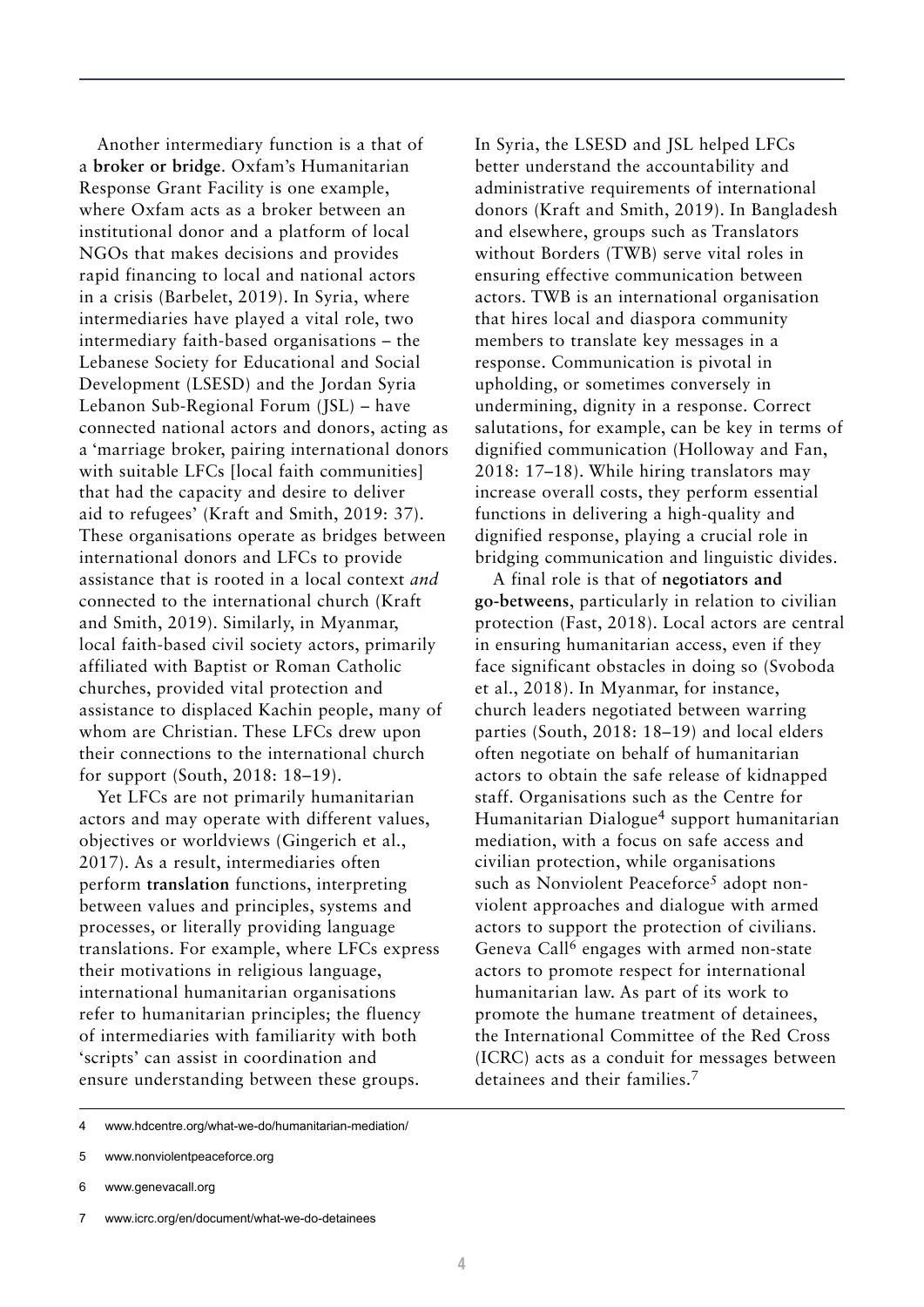As evident above, both local and international actors can fulfil intermediary roles. While some actively claim an intermediary identity, others are more hesitant. Organisations that see themselves primarily as implementers may downplay their intermediary functions. In some cases they may operate with what one roundtable participant called an 'illusion of proximity' to the communities they assist, referring to the idea that intermediaries may not connect people as much or as closely as they purport. In both cases, the functions and roles mentioned above may influence how organisations self-define or conceive of their identity – whether as local, international, intermediary or otherwise.

The plethora of intermediary roles also points to their fluidity; indeed, individuals and organisations may take on multiple roles in a response. Others claim an intermediary identity over time or in a transitory way, moving in and out of such a role depending on context (Goodhand et al., 2016). In the Democratic Republic of Congo (DRC), for example, international organisations perceive local actors as representing their community and believe them to be less impartial and less trusted, therefore affecting their ability to act as intermediaries. Local communities can also perceive provincial organisations as 'not local enough' (Barbelet et al., 2019). As one roundtable participant pointed out, 'We need to break the dichotomy of intermediaries as being either in-between or outside the system. This is not accurate, because people wear multiple hats and sometimes people who are involved in a conflict are also people who deliver aid.'

The fluidity of roles and lack of precision of the terminology itself means that the concept of what an intermediary is or does is broad and potentially all-encompassing, which may limit its value as an analytical framing. A focus on roles instead of actors, however, helps to illustrate the various ways in which intermediaries contribute to humanitarian action in meaningful ways.

#### Looking to the spaces at the margins

The margins of humanitarian response offer another lens that can shift our understanding of local action. HPG's research has mapped household-level resources and coping mechanisms in times of crisis, illustrating the importance of looking to the marginal spaces. While international assets are important sources of sustenance, households draw upon a range of other resources, both financial and non-monetary, in times of crisis (Willitts-King et al., 2019). This range is crucial, illustrating the importance of complementary resources that originate outside the formal humanitarian system. Moreover, the stresses for those on the margins differ greatly. Those under the threshold and who receive international assistance have greater flexibility and a wider range of resources upon which to draw in times of crisis, whereas those over the threshold may not share these advantages and are therefore in danger of falling through the cracks. For example, in Nepal, flooding greatly affected marginalised groups, while a 'missing middle' of poorer households lacked sufficient resources but did not receive targeted support that was offered to minorities and marginalised groups such as *dalits* (Willitts-King and Ghmire, 2019).

In other places, actors working at the margins of humanitarian response can broaden our conception of humanitarian action. For example, diaspora members, who are both of and outside a context, often provide crucial financial and other resources in times of crisis (see for example Willitts-King and Ghimire, 2019). Private sector actors such as MasterCard directly support cash transfers in humanitarian response, while others provide remote mobile or broadband connectivity, $8$  logistics support (e.g. DHL or UPS), shelter (e.g. IKEA) or geospatial mapping (e.g. Google) (Zyck and Kent, 2014).

Likewise, digital humanitarians operate remotely and at the margins of a response, often thousands of miles from the crisis itself (Meier, 2015; Currion, 2018). Volunteer mappers in the UK or US are one example, working in

<sup>8</sup> [www.gsma.com/mobilefordevelopment/resources-2/?resource\\_cats=mobile-for-humanitarian-innovation](http://www.gsma.com/mobilefordevelopment/resources-2/?resource_cats=mobile-for-humanitarian-innovation)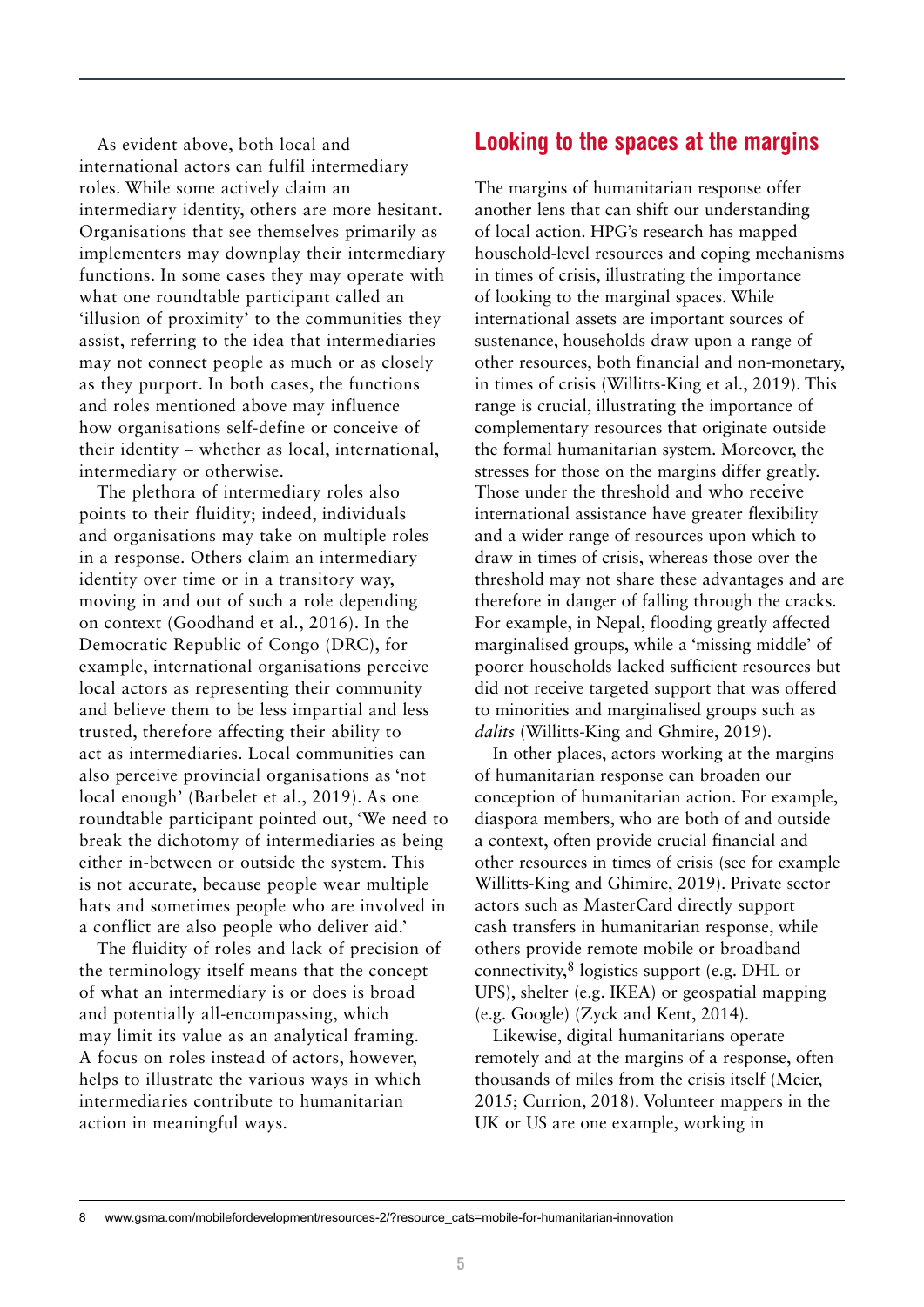coordination with organisations such as Humanitarian OpenStreetMap.<sup>9</sup> They map roads, health facilities or government services in places like Uganda or Haiti, and these are subsequently verified by on-the-ground volunteers. The membership and reach of these networks are extensive, expanding the community of those assisting in an emergency response. Humanitarian-to-humanitarian (H2H)<sup>10</sup> organisations are often, but not always, based in the North and support operational actors but do not directly provide assistance or protection. As such, their work happens at the literal margins of a response and is neither local nor entirely international. Nevertheless, they contribute resources in terms of volunteers and, particularly in the case of the private sector, financial capital to a response effort.

Marginal spaces, however, like the contribution of intermediaries, are not necessarily or universally positive. Including such a plethora of actors among those that provide assistance (and sometimes protection) in the context of violence and armed conflict can complicate efforts to maintain a space for principled humanitarian action. The inclusion of remote and digital technologies in humanitarian action can magnify distance (Duffield, 2013; Donini and Maxwell, 2013) and may undermine presence and proximity as central elements of humanitarian action (Svoboda, 2015; Jackson and Zyck, 2017; Fast, 2016). In this way, marginal spaces may create distance and amplify disconnection.

#### Implications for humanitarian action

The roles and functions of intermediaries and those at the margins of local or international humanitarian action are complex and multifaceted. They illustrate the need to pay attention to what happens in the liminal and marginal spaces. Conceiving of intermediaries in terms of the roles and functions they serve and recognising the contributions of those at the margins can help us move away from the binary conception of local and international actors. This view adds nuance and complexity to how we understand

local response and comprehend the possibilities of complementarity.

What implications do intermediaries suggest for reforming humanitarian action? Two ideas may be helpful here.

#### Local humanitarian action is about 'shifting the power' but perhaps equally it needs to be about shifting perspective

At present, localisation debates in the sector tend to approach the concepts of local and international as good or bad, or in terms of the need to shift power from international actors to local ones. It follows that humanitarian action is status-driven, in the sense that organisations are categorised as local or international, and they assist those who become refugees or internally displaced people (IDPs), vulnerable or conflictaffected people. These distinctions – and their associated identities – are not just important in terms of perspective; they have very practical implications for who receives assistance and who is eligible for donor funding. In this way, these status-based categories themselves become gatekeepers, relegating people and organisations into identities they may neither want nor accept. Liisa Malkki's (1996) now-historical study of refugees is instructive in this regard, documenting how Burundian refugees defined their refugee status as a positive identity, one handed down across generations rather than as a legal status that granted them rights. HPG's dignity research in Colombia likewise found that refugee or IDP status affirms a positive identity in that it confers a legal status and identity but may simultaneously create stigma that undermines dignity (Ángel, 2019: 10). Yet this is also contextual: for Syrians, the same label of refugee signified 'suffering, poverty and a lack of dignity' even as it conferred rights (Grandi et al., 2019: 5). These examples illustrate the importance of context and, in turn, differences in perspective.

Many of the examples above, however, do not fit neatly into essentialised and binary categories. Instead they illustrate the grey zones of the margins and middle spaces, as well as the agency of affected populations. Refugees and

<sup>9</sup> [www.hotosm.org](http://www.hotosm.org/)

<sup>10</sup> [www.h2hworks.org](http://www.h2hworks.org/)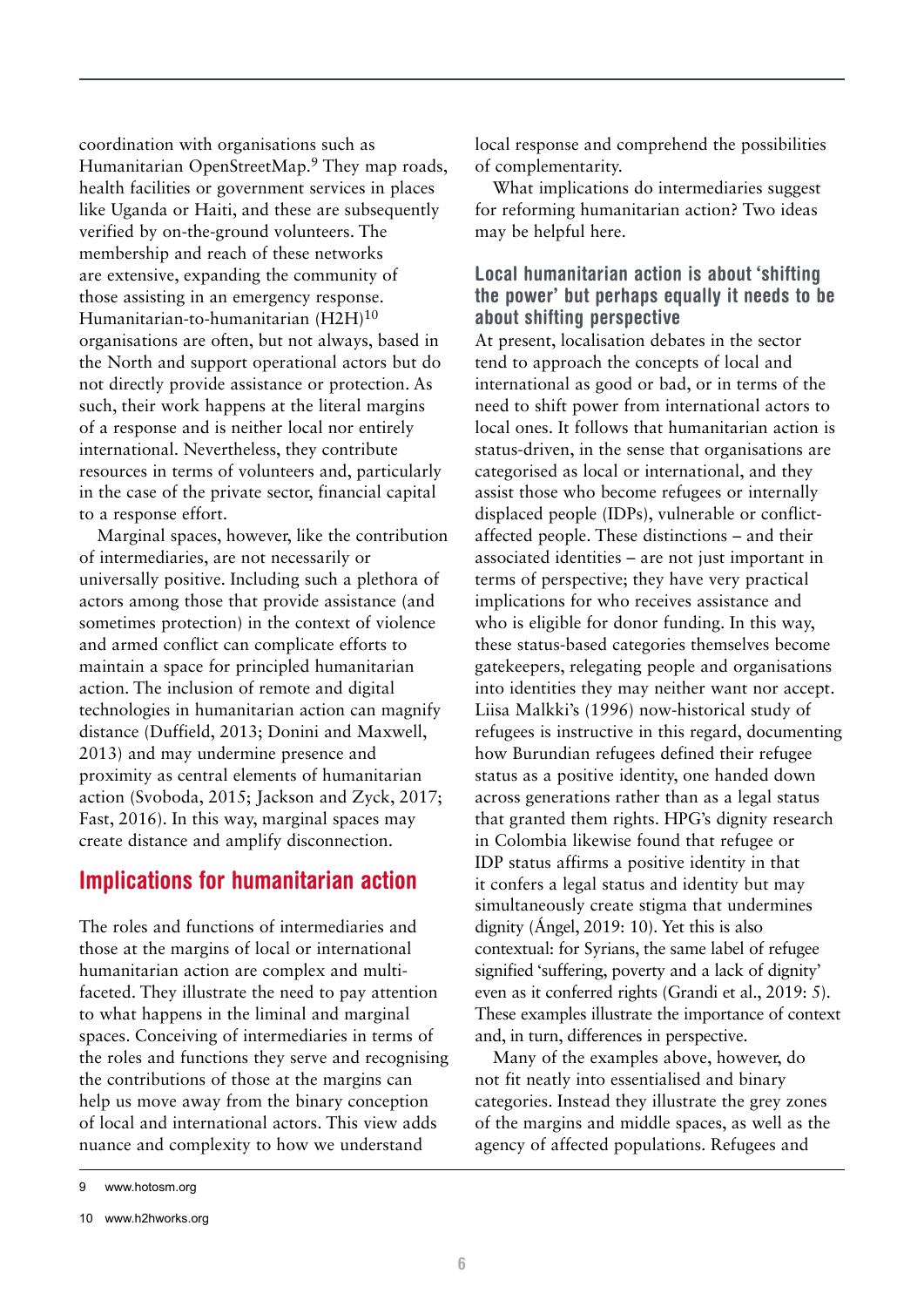IDPs often straddle conflict lines and function as bridges in order to protect themselves and their families. HPG's research in the Kachin state, for example, showed how IDPs have 'feet' in camps controlled by and for different groups as a protection strategy. They draw on crossborder ties and allegiances to avail themselves of opportunities to access better education or economic prospects. Individual family members associate with multiple armed groups in an effort to adapt to a dynamic and fluid context with shifting frontlines and the allegiances (South, 2018). This contrasts with the siloed structures of the humanitarian response and labels of displacement.

While intermediaries, which operate in the grey zones, may divert funding from local actors, they also facilitate action and serve vital roles in providing assistance. Thinking in terms of intermediary roles and functions helps decentre the dominant conceptualisation of the 'assets' belonging to locals and internationals – that locals have contextual knowledge and that internationals have funding and expert knowledge. The current and previous responses to Ebola disease outbreaks in the DRC and West Africa, respectively, illustrate the dangers of a response that is not appropriately contextualised and reflective of local realities, regardless of the amount of funding and expert knowledge available (Dubois and Wake, 2015; Daffe, 2019). Turning attention to the specificities of context and, simultaneously, the variety of roles in a contextualised response can shift our perspective towards contribution and complementarity.

#### Setting 'local' in opposition to or in tension with 'international' ignores the ways that such friction generates new opportunities for complementarity

Reform efforts are about enlarging the tent and increasing the effectiveness of the humanitarian response (Bennett and Foley, 2016). Marginal and intermediary spaces illustrate some unusual possibilities, even as they exemplify the frictions inherent in relationships among local and international actors and those in between. This friction plays out in the form of the debates about capacities, funding, targets and processes. As Björkdahl and Höglund

write with regard to peacebuilding, the 'global and the local are in constant confrontation and transformation with each other' even as they are often seen in terms of dichotomies (Björkdahl and Höglund, 2013: 292). Instead, they write, this friction between conflicting ideas, practices and processes produces new dynamics and may also catalyse change. Thus, perhaps it is less about humanitarian actors and more about humanitarian roles; less about the positive or negative influence of intermediaries and more about what they hinder or facilitate; less about attributing capacity or effectiveness to one category of actor and more about contributing to capacity and the effectiveness of a collective response.

The aspirations of the Grand Bargain and similar reform efforts are to reduce the numbers of intermediaries to improve efficiency, but intermediaries can add value that cannot be accounted for in terms of economic efficiency (South, 2018; Barbelet, 2019; Willitts-King et al., 2019; Bennett and Fast, forthcoming). Rather than judge their value only in economic terms, an effective intermediary role helps to rebalance power between local and international actors, as opposed to simply adding bureaucracy. A more nuanced understanding of intermediaries and those at the margins can help to generate new roles that are neither exclusively local nor international.

The discussion above affirms that we cannot uncritically accept the status quo, where internationals hold the mechanisms, processes, and levers of power in the system, just as we must not uncritically value the local. Instead of claiming that 'local is always better', the localisation agenda should be about rebalancing a system that is overly top-down and led by international priorities.

We cannot pretend that intermediaries or those at the margins are an answer to the challenges of shifting initiative, power or leadership to local humanitarian actors. But expanding our view of the landscape of humanitarian action to account for the spaces of the middle and the margins nudges open multiple pathways to a more complementary, and ultimately effective, humanitarian action.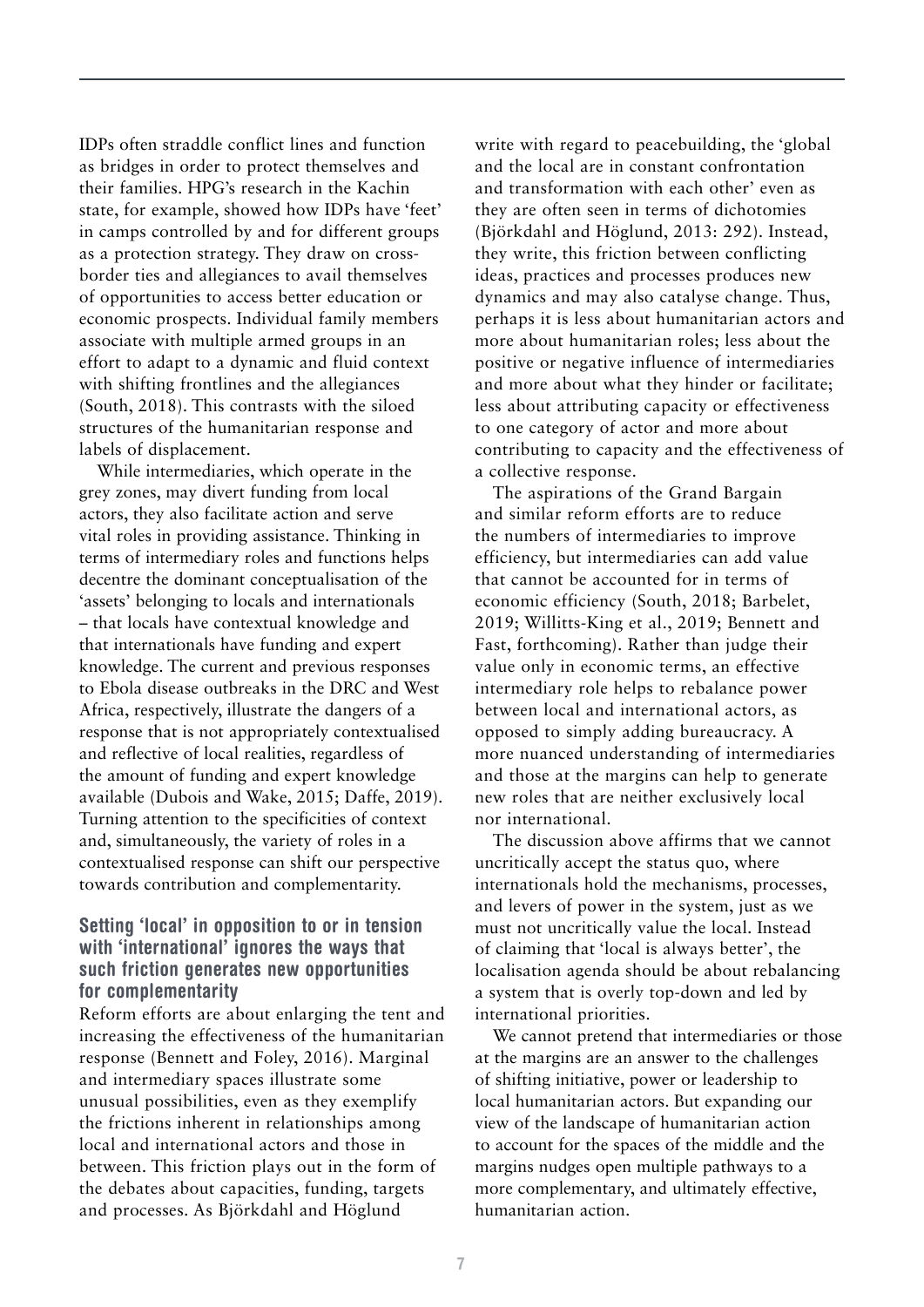#### **References**

ALNAP (2018) *State of the humanitarian system*. London: ODI (https://sohs.alnap.org)

- Ángel, G.M. (2019) 'The six expressions of dignity according to IDPs in Colombia' in K. Holloway (ed.) *Dignity in displacement: case studies from Afghanistan, Colombia, the Philippines, and South Sudan*. HPG Working Paper. London: ODI (www.odi.org/publications/11285-dignity-displacementcase-studies-afghanistan-colombia-philippines-and-south-sudan)
- Barbelet, V. (2018) *As local as possible, as international as necessary: understanding capacity and complementarity in humanitarian action*. HPG Working Paper. London: ODI (www.odi.org/ publications/11238-local-possible-international-necessary-understanding-capacity-andcomplementarity-humanitarian)
- Barbelet, V. with Kokere, P.B., Kandate, E., Makuta Mwambusa, P.M., Mushagalusa Ciza, A. and Nkundamwami Namahira, S. (2019) *Local humanitarian action in the Democratic Republic of Congo: capacity and complementarity*. HPG Working Paper. London: ODI
- Barbelet, V. (2019) *Rethinking capacity and complementarity for a more local humanitarian action*. London: ODI
- Bennett, C. (2018) *Constructive deconstruction: imagining alternative humanitarian action.* London: ODI (www.odi.org/publications/11127-constructive-deconstruction-imagining-alternativehumanitarian-action)
- Bennett, C. and Fast, L. (forthcoming) *It's about time*. HPG Report. London: ODI

Bennett, C. and Foley, M. (2016) *Time to let go: remaking humanitarian action for the modern era*. London: ODI (www.odi.org/publications/10381-time-let-go-remaking-humanitarian-action-modern-era)

- Björkdahl, A. and Höglund, K. (2013) 'Precarious peacebuilding: friction in global–local encounters' *Peacebuilding* 1(3): 289–299
- Carpi, E. (2018) 'Intermediaries in humanitarian action: a questionable shortcut to the effective localisation of aid?' Public Anthropologist blog, 24 November [\(http://publicanthropologist.cmi.no/2018/11/24/](http://publicanthropologist.cmi.no/2018/11/24/intermediaries-in-humanitarian-action/?fbclid=IwAR2dcpaRdBsR2SQbdQOJ69xAznZqPg6fqNfvRws7HhRq_dJ7rEonWBR6BZo) [intermediaries-in-humanitarian-action/](http://publicanthropologist.cmi.no/2018/11/24/intermediaries-in-humanitarian-action/?fbclid=IwAR2dcpaRdBsR2SQbdQOJ69xAznZqPg6fqNfvRws7HhRq_dJ7rEonWBR6BZo))
- Currion, P. (2018) *Network humanitarianism*. London: ODI (www.odi.org/sites/odi.org.uk/files/ resource-documents/12202.pdf)
- Daffe, A. (2019) 'We can't stop Congo's Ebola outbreak until communities lead the response' *The New Humanitarian*, 1 August [\(www.thenewhumanitarian.org/opinion/2019/08/01/Ebola-outbreak](https://www.thenewhumanitarian.org/opinion/2019/08/01/Ebola-outbreak-community-response-Congo)[community-response-Congo](https://www.thenewhumanitarian.org/opinion/2019/08/01/Ebola-outbreak-community-response-Congo))
- Donini, A. and Maxwell, D. (2013) 'From face-to-face to face-to-screen: remote management, effectiveness and accountability of humanitarian action in insecure environments' *International Review of the Red Cross* 95(890): 383–413
- Dubois, M. and Wake, C. with Sturridge, S. and Bennett, C. (2015) *The Ebola response in West Africa: exposing the politics and culture of international aid*. HPG Working Paper. London: ODI (www.odi.org/publications/9956-ebola-response-west-africa-exposing-politics-culture-international-aid)
- Dubois, M. (2018) *The new humanitarian basics*. London: ODI (www.odi.org/sites/odi.org.uk/files/ resource-documents/12201.pdf)
- Duffield, M. (2013) *Disaster-resilience in the network age: access-denial and the rise of cyberhumanitarianism*. DIIS Working Paper*.* Copenhagen: Danish Institute of International Affairs
- Edwards, S. (2017) 'Dispute over "Grand Bargain" localization commitments boils over' *Devex*, 3 July [\(www.devex.com/news/dispute-over-grand-bargain-localization-commitments-boils-over-90603](http://www.devex.com/news/dispute-over-grand-bargain-localization-commitments-boils-over-90603))
- Els, C. (2017) 'Can Grand Bargain signatories reach the 25% target by 2020?'[\(www.local2global.info/](https://www.local2global.info/research/the-humanitarian-economy/grand-bargain-signatories-funding-to-local-responders) [research/the-humanitarian-economy/grand-bargain-signatories-funding-to-local-responders](https://www.local2global.info/research/the-humanitarian-economy/grand-bargain-signatories-funding-to-local-responders))
- Fast, L. (2017) *Upending humanitarianism: questions emerging 'from the ground up'*. HPG Briefing Note. London: ODI (www.odi.org/publications/10998-upending-humanitarianism-questionsemerging-ground)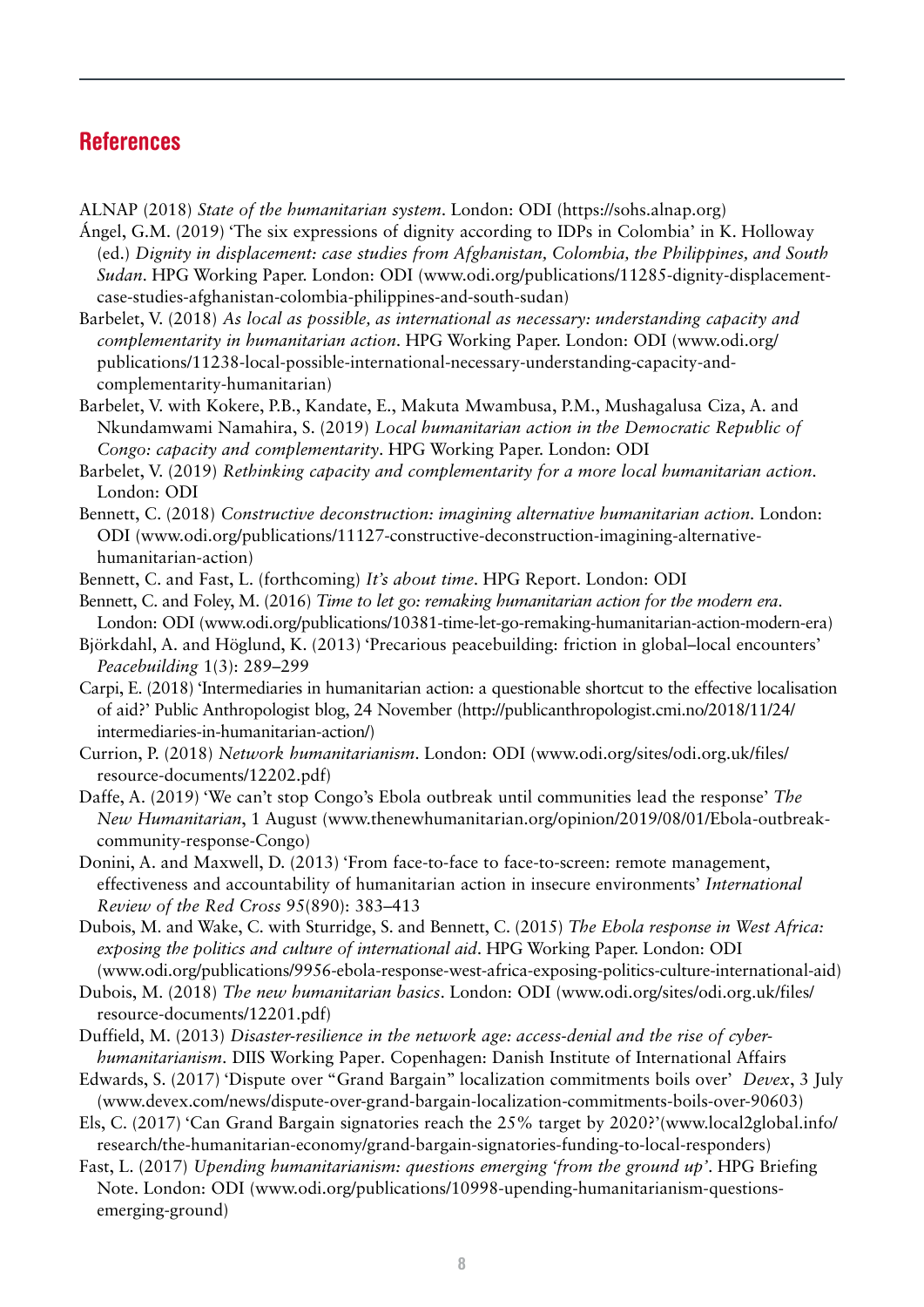- Fast, L. (2016) 'Unpacking the principle of humanity: tensions and implications' *International Review of the Red Cross* 97(897/898): 111–131 (https://international-review.icrc.org/sites/default/files/ irc\_97\_1-2-24.pdf)
- Fast, L. (2018) *Crossing boundaries in protecting civilians: mapping actors, insights and conceptual spaces.* HPG Working Paper. London: ODI (www.odi.org/publications/11171-crossing-boundariesprotecting-civilians-mapping-actors-insights-and-conceptual-spaces)
- Fast, L. (2019) *Researching local humanitarian action through partnerships with local actors*. HPG Briefing Note. London: ODI (www.odi.org/publications/11406-researching-local-humanitarianaction-through-partnerships-local-actors)
- Gingerich, T., Moore, D., Brodrick, R. and Beriont, C. (2017) *Local humanitarian leadership and religious literacy: engaging with religion, faith, and faith actors*. Oxfam Research Report. Oxford: Oxfam and Harvard Divinity School Religious Literacy Project
- Goodhand, J., Klem, B. and Walton, O. (2016) 'Mediating the margins: the role of brokers and the Eastern Provincial Council in Sri Lanka's post-war transition' *Third World Thematics* 1(6): 817–836
- Grandi, F., Mansour, K. and Holloway, K. (2018) *Dignity and displaced Syrians in Lebanon*. HPG Working Paper. London: ODI (www.odi.org/publications/11236-dignity-and-displaced-syrians-lebanon)
- Holloway, K. and Fan, L. (2018) *Dignity and the displaced Rohingya in Bangladesh: 'ijjot is a huge thing in this world'.* HPG Working Paper. London: ODI (www.odi.org/publications/11179-dignityand-displaced-rohingya-bangladesh)
- Hopgood, S. and Vinjamuri, L. (2012) 'Faith in markets' in M. Barnett and J. Gross Stein (eds.) *Sacred aid: faith and humanitarianism*. Oxford: Oxford University Press
- HPG Humanitarian Policy Group (2017) *HPG Integrated Programme 2017–19: understanding local response in crises*. London: ODI [\(www.odi.org/projects/2870-hpg-integrated-programme-2017-19](https://www.odi.org/projects/2870-hpg-integrated-programme-2017-19-understanding-local-response-crises) [understanding-local-response-crises\)](https://www.odi.org/projects/2870-hpg-integrated-programme-2017-19-understanding-local-response-crises)
- Jackson, A. and Zyck, S. (2017) *Presence and proximity: to stay and deliver, five years on*. New York: NRC, OCHA, and Jindal School of International Affairs ([www.nrc.no/globalassets/pdf/reports/](http://www.nrc.no/globalassets/pdf/reports/presence-and-proximity_to-stay-and-deliver---five-years-on_final_2017-web-version.pdf) [presence-and-proximity\\_to-stay-and-deliver---five-years-on\\_final\\_2017-web-version.pdf](http://www.nrc.no/globalassets/pdf/reports/presence-and-proximity_to-stay-and-deliver---five-years-on_final_2017-web-version.pdf))
- Kraft, K. and Smith, J.D. (2019) 'Between international donors and local faith communities: intermediaries in humanitarian assistance to Syrian refugees in Jordan and Lebanon' *Disasters* 43(1): 25–45
- Local to Global (2019) *Funding to local actors still far from Grand Bargain commitments*  (www.local2global.info/research/the-humanitarian-economy/gb19)
- Malkki, L. (1996) 'Speechless emissaries: refugees, humanitarianism, and dehistoricization' *Cultural Anthropology* 11(3): 377–404
- Meier, P. (2015) *Digital humanitarians: how big data is changing the face of humanitarian response*. London and New York: Routledge
- Metcalfe-Hough, V., Fenton, W. and Poole, L. (2019) *Grand Bargain annual independent report*. London: ODI ([www.odi.org/publications/11387-grand-bargain-annual-independent-report-2019](http://www.odi.org/publications/11387-grand-bargain-annual-independent-report-2019))
- Mitchell, C. (1993) 'The process and stages of mediation: two Sudanese cases' in D. Smock (ed.) *Making war and waging peace: foreign intervention in Africa*. Washington DC: USIP Press
- Mosel, I. and Holloway, I. (2019) *Dignity and humanitarian action in displacement*. HPG Working Paper. London: ODI [\(www.odi.org/publications/11293-dignity-and-humanitarian-action-displacement\)](http://www.odi.org/publications/11293-dignity-and-humanitarian-action-displacement)
- Mowjee, T., Poole, L. and Willitts-King, B. (2017) *From Grand Bargain to beneficiary: an analysis of funding flows through the humanitarian system*. London: ODI (www.odi.org/publications/10823 grand-bargain-beneficiary-analysis-funding-flows-through-humanitarian-system)
- Paffenholz, T. (2015) 'Unpacking the local turn in peacebuilding: a critical assessment towards an agenda for future research' *Third World Quarterly* 36: 857–874
- South, A. (2018) *Protecting civilians in the Kachin borderlands, Myanmar*. HPG Working Paper. London: ODI (www.odi.org/publications/11259-protecting-civilians-kachin-borderlands-myanmarkey-threats-and-local-responses)